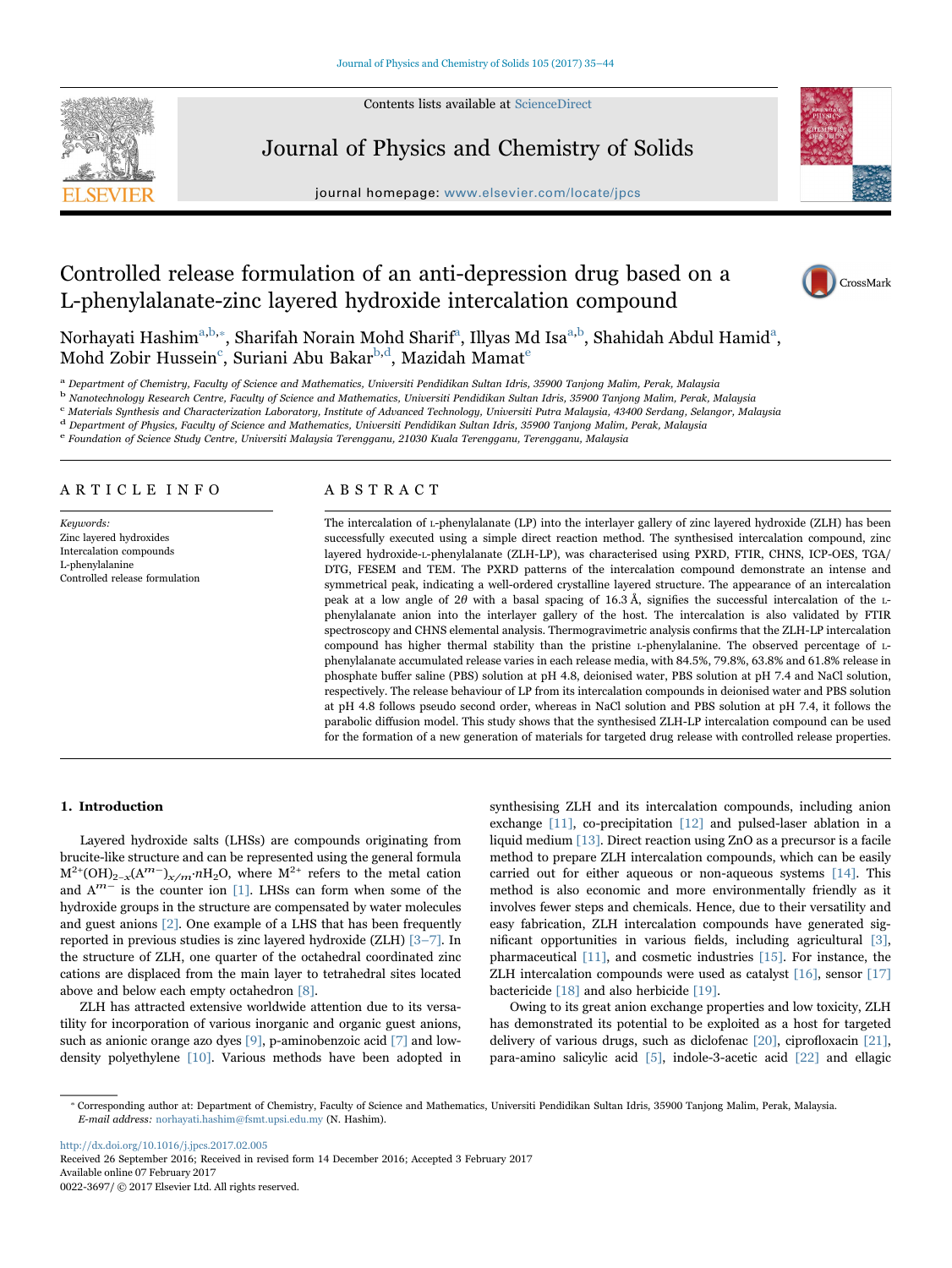<span id="page-1-0"></span>

Fig. 1. Chemical structure of L-phenylalanine.

acid [\[14\]](#page-8-10). Targeted drug delivery has been proven to enhance the delivery of poorly water-soluble drugs, boost the drug efficiency against various diseases, reduce the possible cytotoxic effect of the active agents and help to optimise the drug release rate [\[23\].](#page-8-20) Great biocompatibility, easy degradation without accumulation in the body and controlled release behaviour of drugs are some of the important properties possessed by ZLH, which makes it an excellent host for use in drug delivery systems [\[5\]](#page-8-18). The controlled release formulation has been proven in increasing the prolonged hour of the release of the active ingredient in the drugs [\[20\],](#page-8-16) provide better protection of the drugs against physio-chemical degradation and lessening the dosing frequency, hence helping to reduce the treatment duration [\[5\].](#page-8-18)

L-phenylalanine (LP) is a type of aromatic amino acid that has been used in the pharmaceutical field to help people deal with depression [\[24\]](#page-8-21). The chemical structure of LP is shown in [Fig. 1](#page-1-0). LP is also widely used to treat people with attention deficit-hyperactivity disorder (ADHD), Parkinson's disease, chronic pain, osteoarthritis, rheumatoid, alcohol withdrawal symptoms and vitiligo [\[25\]](#page-8-22). In the present study, LP have been intercalated into the interlayer gallery of ZLH via a direct reaction method, using ZnO as a precursor. The controlled release behaviour of the synthesised intercalation compound, zinc layered hydroxide intercalated with L-phenylalanate (ZLH-LP), has been studied in deionised water, sodium chloride (NaCl) solution and phosphate buffer saline (PBS) solution at pH values of 4.8 and 7.4. Based on the results obtained in the controlled release study, the kinetic behaviour of the intercalation compound has been determined.

# 2. Experimental

#### 2.1. Synthesis of intercalation compound

All the reagents used in this study were provided by various suppliers and were used as received. Deionised water was used as a solvent to prepare all solutions. The ZLH-LP intercalation compound was prepared by the direct reaction of ZnO with the LP guest anions. First, 0.5g of ZnO (6.144 mmol) (Acros Organics) was dispersed into 50 mL of deionised water. LP (Sigma-Aldrich) was dissolved in deionised water to prepare LP solutions with three different concentrations, ranging from 0.015 to 0.05 mol L<sup>-1</sup> (0.75–2.5 mmol). The prepared solutions were mixed with the dispersed ZnO and the mixtures were stirred for 2 h. Then, the mixtures were aged at 70 °C in an oil bath shaker for 24 h. The resulting slurry was centrifuged at 40 rpm for 5 min, washed with deionised water and dried at 60 °C. The samples were ground and stored in a sample bottle for further characterisation and the controlled release study.

#### 2.2. Characterisation

Powder X-ray diffraction patterns (PXRD) of ZLH, LP and the differently concentrated ZLH-LP intercalation compounds were recorded on a Shimadzu XRD-6000 X-ray diffractometer in the  $2\theta$  range of 2–60° using filtered Cu-K<sub>α</sub> radiation ( $\lambda$ =0.1540562 nm) at 40 kV and 20 mA with 2° min−<sup>1</sup> . The Fourier transform infrared (FTIR) spectra of the materials were recorded using a Perkin-Elmer model 1725X over the range of 400– 4000 cm−<sup>1</sup> . Finely ground 1% samples in the KBr powder were compressed to form a pallet, which were used in the FTIR analysis. The elemental analysis of the samples was con-

ducted using a CHNS-932 LECO and an inductively coupled plasma optical emission spectrometry (ICP-OES), model Perkin-Elmer Plasma 1000. A Perkin-Elmer thermogravimetric and differential thermogravimetric (TGA/DTG) 700 thermal analyser was used to determine the thermal stability of the intercalation compounds. The TGA/DTG analysis was performed in the temperature range of 35–1000 °C, with heating rate of 10 °C min−<sup>1</sup> and under a constant flow of nitrogen gas. The surface morphology of the samples was studied using high resolution field emission scanning electron microscopy (FESEM) and transmission electron microscopy (TEM) with a Hitachi SU 8020 UHR instrument.

#### 2.3. Release of intercalation compound

The release behaviour of LP anions from the interlayer gallery of ZLH into the release media was performed on different human body simulated environments, using deionised water, a 0.1 mol  $L^{-1}$  aqueous solution of NaCl and a 0.1 mol  $L^{-1}$  PBS solution, at room temperature. The release behaviour of the ZLH-LP intercalation compound was also studied at two different pH values, using a PBS solution of pH 4.8 and 7.4. These pH values were selected due to the fact that human blood has a very constant reading at pH 7.4 and different parts of the body may also have different pH values [\[26\].](#page-8-23) The PBS powder was dissolved and diluted to form 1 L of PBS solution containing  $2.7 \text{ mmol L}^{-1}$ potassium chloride, 137 mmol L−<sup>1</sup> sodium chloride and 1.76 mmol L−<sup>1</sup> potassium phosphate. About 0.6 g of the intercalation compounds was added into 3.5 mL of the aqueous solutions. The accumulated amount of LP released into each release media was measured in situ using a Perkin-Elmer ultraviolet visible (UV/Vis) spectrometer. All release data were obtained using similar experimental conditions of UV/vis measurements ( $\lambda_{\text{max}}$ =257 nm, time interval=60 s, slit width=1.0 nm, lamp change=326.0 nm, ordinate max=1.0 and ordinate min=0.0). The data obtained is fitted to zeroth order, first order and pseudo second order kinetics as well as the parabolic diffusion and Fickian diffusion models.

## 3. Results and discussion

#### 3.1. Powder X-ray diffraction

The PXRD patterns of ZnO and the ZLH-LP intercalation compound with various concentrations of LP (0.015, 0.025 and 0.05 mol L−<sup>1</sup> ) are presented in [Fig. 2](#page-2-0). Based on the PXRD pattern of ZnO ([Fig. 2\(](#page-2-0)a)), a typical ZnO peak pattern can be observed, which indicates that the pristine ZnO used is a pure phase material with high crystallinity. In the PXRD pattern of the ZLH-LP intercalation compound, a new peak appeared at a lower angle of  $2\theta$  in the range of 15.9–16.3 Å ([Fig. 2\(](#page-2-0)c–e)). These basal spacing were obtained from the analysis of PXRD pattern using PXRD software, MDI Jade 6.5. The enlargement of the basal spacing signifies that the LP anions were successfully intercalated into the interlayer galley of ZLH, thus forming a novel ZLH-LP intercalation compound. The occurrence of the intercalation is due to the electrostatic attraction between the negatively charged anion LP and the positively charged ZLH [\[5\].](#page-8-18) This result is also consistent with a recent study that reported the intercalation of LP into LDH [\[27\]](#page-8-24). The resulting intercalation compounds obtained show symmetrical, sharp and intense reflections, which showed the formation of well-ordered layered structures.

The formation of the ZLH-LP intercalation compound occurred in three steps through a dissociation-deposition mechanism [\[14\].](#page-8-10) In the first step, a thin layer of  $Zn(OH)_2$  was formed on the surface of the organic particle due to the hydrolisation of ZnO (Eq.  $(1)$ ). The Zn $(OH)_2$ was then dissociated under acidic conditions, thus forming  $\text{Zn}^{2+}$  and OH ions in the second step (Eq.  $(2)$ ). In the third step, the  $\text{Zn}^{2+}$  cation reacts with the hydroxyl ions, LP anions and the water molecules, thus forming a layered intercalation compound (Eq. [\(3\)](#page-2-3)). The mechanisms are given as follows: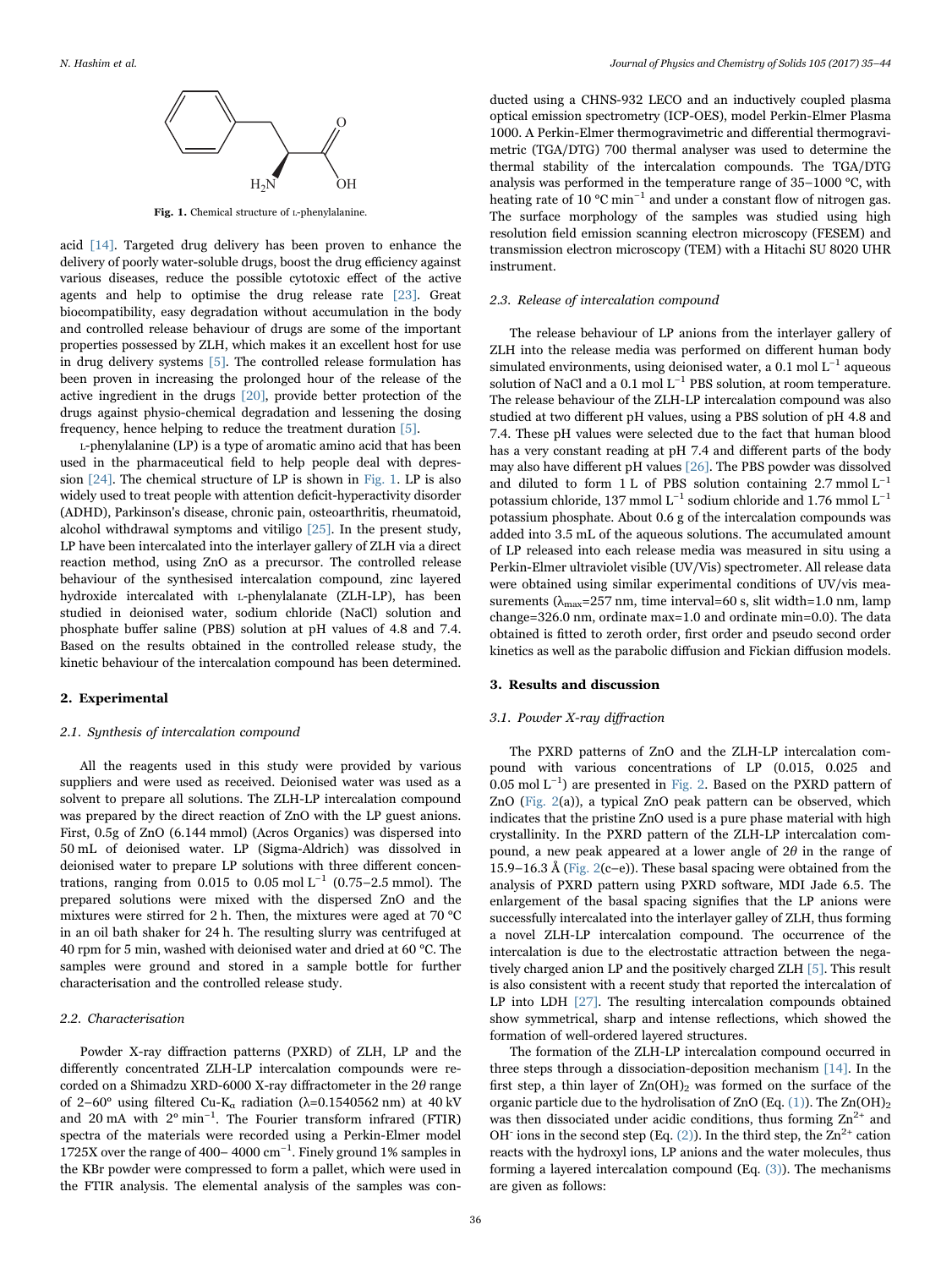<span id="page-2-0"></span>

Fig. 2. Powder X-ray diffraction patterns of (a) ZnO, (b) LP and the intercalation compounds prepared using (c) 0.015, (d) 0.025 and (e) 0.05 M LP.

<span id="page-2-1"></span> $ZnO + H_2O \rightleftharpoons Zn(OH)_2$  (1)

<span id="page-2-2"></span> $\text{Zn}(\text{OH})_2 \rightleftharpoons \text{Zn}^{2+} + 2 \text{OH}^-$  (2)

<span id="page-2-3"></span> $\text{Zn}^{2+}$  + 2 OH<sup>-</sup>+C<sub>6</sub>H<sub>5</sub>CH<sub>2</sub>CH(NH<sub>2</sub>)COO<sup>-</sup>+H<sub>2</sub>O $\rightleftharpoons$ Zn<sup>2+</sup>(OH)<sub>2-x</sub> (3)

# $(C_6H_5CH_2CH(NH_2)COO^{\dagger})_x \cdot nH_2O$

It also can be seen from the PXRD pattern that the ZLH-LP intercalation compound synthesised using 0.05 mol L−<sup>1</sup> of LP exhibited a higher crystallinity compared to the other intercalation compounds. No ZnO phase was observed for the intercalation compound prepared at 0.05 mol  $\mathrm{L}^{-1}$  LP, indicating that a complete reaction had occurred between the pristine ZnO and LP anions. These intercalation compounds were used for further characterisation and the controlled release study.

# 3.2. FTIR spectroscopic analysis

In order to identify the functional group changes before and after the occurrence of the intercalation, FTIR analysis was conducted. The FTIR spectra of the pristine ZnO, LP and the ZLH-LP intercalation compounds obtained are compared and several differences were observed [\(Fig. 3\)](#page-2-4). The FTIR spectrum of ZnO shows a broad peak around 600 cm<sup>-1</sup>, which represent the vibration of zinc and oxygen sublattice [\[28\]](#page-8-25).

For LP, broad peaks appeared at 3121 and 3458  $cm^{-1}$  which are attributed to the O-H stretching vibration of the carboxylic group and N-H stretching vibration, respectively. A sharp peak was also observed

<span id="page-2-4"></span>

Fig. 3. FTIR spectra of ZnO, LP and the ZLH-LP intercalation compound.

in the FTIR spectrum of LP, at 1297 cm<sup>-1</sup>, resulting from the C-OH vibration. This peak, however, seems to disappear in the ZLH-LP intercalation compound. The disappearance of the C-OH vibration peak indicates that the carboxylic acid group in LP has been deprotonated into a carboxylate ion during the intercalation process [\[5\].](#page-8-18) Owing to the deprotonation of the carboxylic group, the vibrational mode of C=O becomes coupled to the other oxygen, therefore lead to the formation of COO- symmetry and asymmetry vibration peaks, repre-sented by the 1385 and 1398 cm<sup>-1</sup> peaks, respectively [\[29\].](#page-8-26) These peaks indicates that the species that were intercalated into the interlayer gallery are in the anionic form of L-phenylalanine, i.e. Lphenylalaninate. The difference of asymmetric and symmetric stretching bands  $(\Delta_{a-s})$  enable the coordination mode of the carboxylate to be deduced, which may be in unidentate, bidentate or bridging modes [\[30\]](#page-8-27). The  $\Delta_{a-s}$  values for unidentate, bridging, bidentate and ionic species are in the following order:

# $\Delta_{a-s}$  unidentate >  $\Delta_{a-s}$  ionic >  $\Delta_{a-s}$  bridging >  $\Delta_{a-s}$  bidentate

where  $\Delta_{a-s}$  (ionic) is approximately 160–170 cm<sup>-1</sup>[\[31\].](#page-8-28) Based on the FTIR spectra of ZLH-LP, the  $\Delta_{a-s}$  obtained is very small (13 cm<sup>-1</sup>). Hence, it is very much possible that the coordination mode of the carboxylate ion is bidentate.  $\Delta_{a-s}$  bidentate  $\langle \Delta_{a-s} \rangle$  bridging was founded on the theory that the O-C-O angle is smaller in bidentate than in bridging modes, and on calculations, showing that decreasing the O-C-O angle decreases  $\Delta_{a-s}$  [\[30\].](#page-8-27) A more pronounced broad peak is also observed at  $3449 \text{ cm}^{-1}$ , attributable to the O-H stretching of hydroxyl group from the hydroxide layer and a strong peak at 1619 cm−<sup>1</sup> which represent the interlayer water molecule in the ZLH-LP intercalation compound [\[12\].](#page-8-8)

All the characteristic bands of pristine LP are also present in the FTIR spectrum of ZLH-LP intercalation compound, hence confirm the presence of LP in its anionic form. The positions of certain peaks were,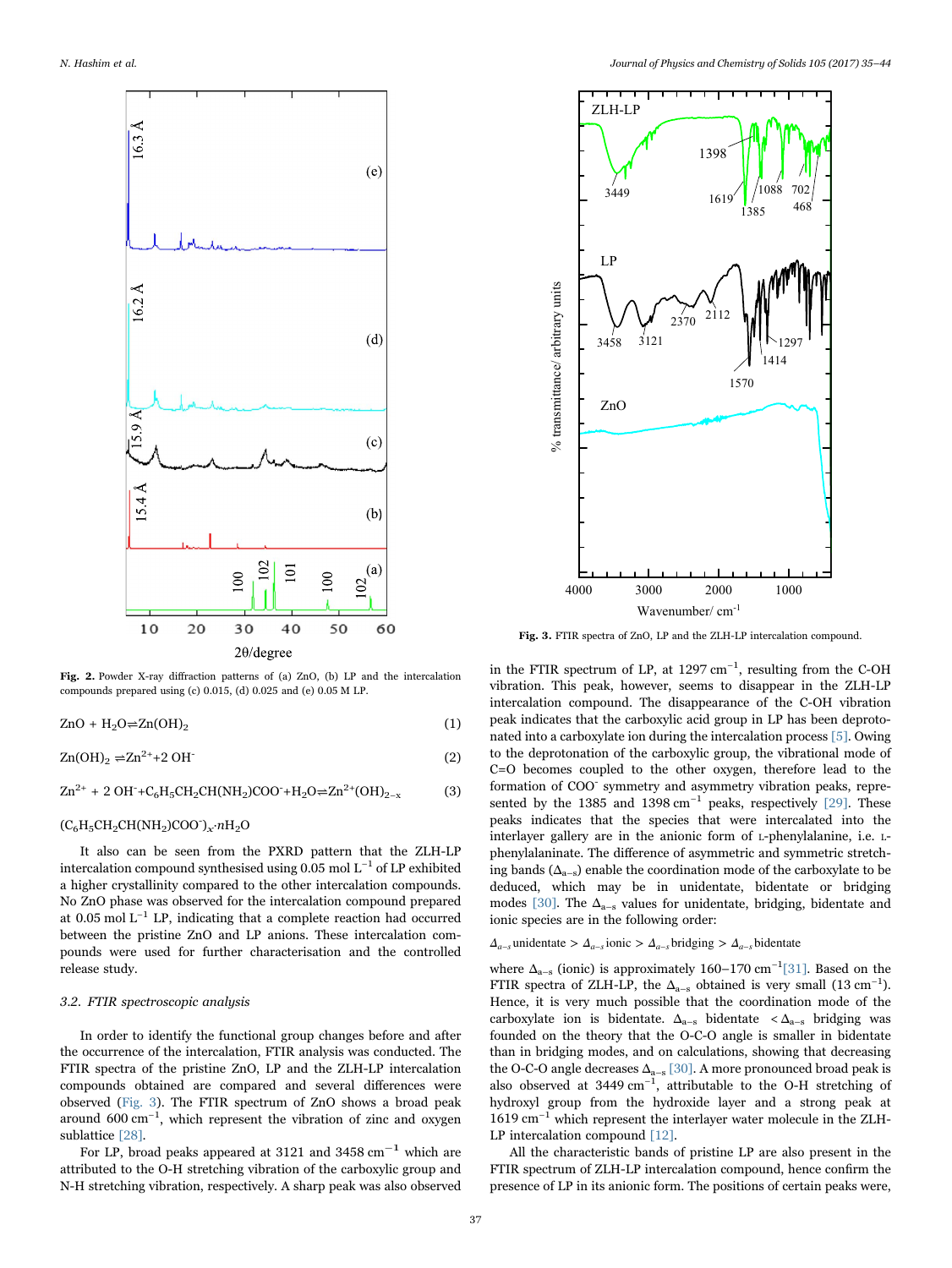<span id="page-3-0"></span>

Fig. 4. Proposed spatial orientation of LP in the ZLH inorganic interlayer.

nevertheless, slightly shifted due to the interaction between the LP anion and ZLH due to intercalation [\[32\].](#page-8-29)

# 3.3. Spatial orientation of LP anions in the ZLH interlayer gallery

Based on the PXRD pattern of the ZLH-LP intercalation compound  $(0.05 \text{ mol L}^{-1})$ , the basal spacing of the intercalation peak is 16.3 Å, whereas the thickness of the ZLH and the thickness of each zinc tetrahedron layer are 4.8 and 2.6 Å, respectively [\[33\].](#page-8-30) Referring to these values, the gallery height of the ZLH after the occurrence of LP intercalation is calculated as 6.3 Å. The intercalated anion is believed to possess a monolayer arrangement and interact with the ZLH via electrostatic interactions [\[6,34\]](#page-8-31). [Fig. 4](#page-3-0) illustrates the orientation of LP in the interlayer gallery ZLH, meanwhile [Fig. 5](#page-3-1) demonstrates the three-dimensional molecular size of LP as proposed using Chemoffice software 2008 (Cambridge, MA). The x, y and z axes of LP were calculated and determined to be 10.8, 6.3 and 6.6 Å, respectively.

### 3.4. Thermal analysis

The thermal decomposition behaviour of ZnO, LP and ZLH-LP were studied using TGA/DTG. The data obtained were shown in [Fig. 6\(](#page-3-2)a) and summarise into [Table 1.](#page-4-0) As can be seen from the TGA/DTG result, a very low decomposition percentage of pristine ZnO (less than 0.5% weight loss) was observed at temperatures below 100 °C due to the elimination of sorbed species which exist on the external surface of ZnO [\[28\].](#page-8-25) No maximum decomposition temperature recorded when the TGA/DTG analysis was performed in the temperature range of 35– 1000 °C, hence proving the good thermal stabilities own by the pristine ZnO. The TGA/DTG curves of the LP shows that the weight loss of LP occurred at two stages, due to the combustion of the organic molecule [\[35\].](#page-8-32) The first stage of the LP decomposition occurred at a temperature of 324.1 °C with an abrupt weight loss of 56.3%, meanwhile the second stage shows a maximum temperature of weight loss of LP at  $356.2$  °C with a  $31.7\%$  weight loss. Fig.  $6(c)$  shows that the thermal decomposition of the ZLH-LP intercalation compound occurred in four major stage of weight loss. The first stage of weight loss was attributed to the weight loss of 6.1% at 76.8 °C, which resulting from the removal of surface physisorbed water molecules. The weight loss of 7.2% at 170.6 °C was attributed to the removal of interlayer

<span id="page-3-1"></span>

Fig. 5. Three-dimensional molecular size of the LP anion.

<span id="page-3-2"></span>

Fig. 6. TGA/DTG curves of (a) ZnO, (b) LP and (c) ZLH-LP intercalation compounds.

anions and dehydroxylation of the hydroxyl layer [\[32\].](#page-8-29) The highest percentage of weight loss occurred at decomposition temperature of 372.6 °C, with 45.2% of abrupt weight loss owing to the decomposition of the organic moiety of the intercalation compounds [\[21,36\].](#page-8-17) The forth stage of decomposition occurred at temperature 767 °C, with minor weight loss of 8.1%, due to the collapse of the layered structure of ZLH-LP.

The maximum decomposition temperature of the ZLH-LP intercalation compound (372.6 °C) is higher than the pristine LP (324.1 °C), hence proving that the intercalation of LP into the interlayer gallery of ZLH could enhance the thermal stability of the intercalation compound.

#### 3.5. Elemental analysis

The elemental compositions of ZnO and the ZLH-LP intercalation compounds are listed in [Table 2.](#page-4-1) Based on the CHNS results, neither hydrogen, nitrogen nor carbon were detected in ZnO. Whereas for the ZLH-LP intercalation compounds, all three elements were present, hence confirming the presence of LP anions in the intercalation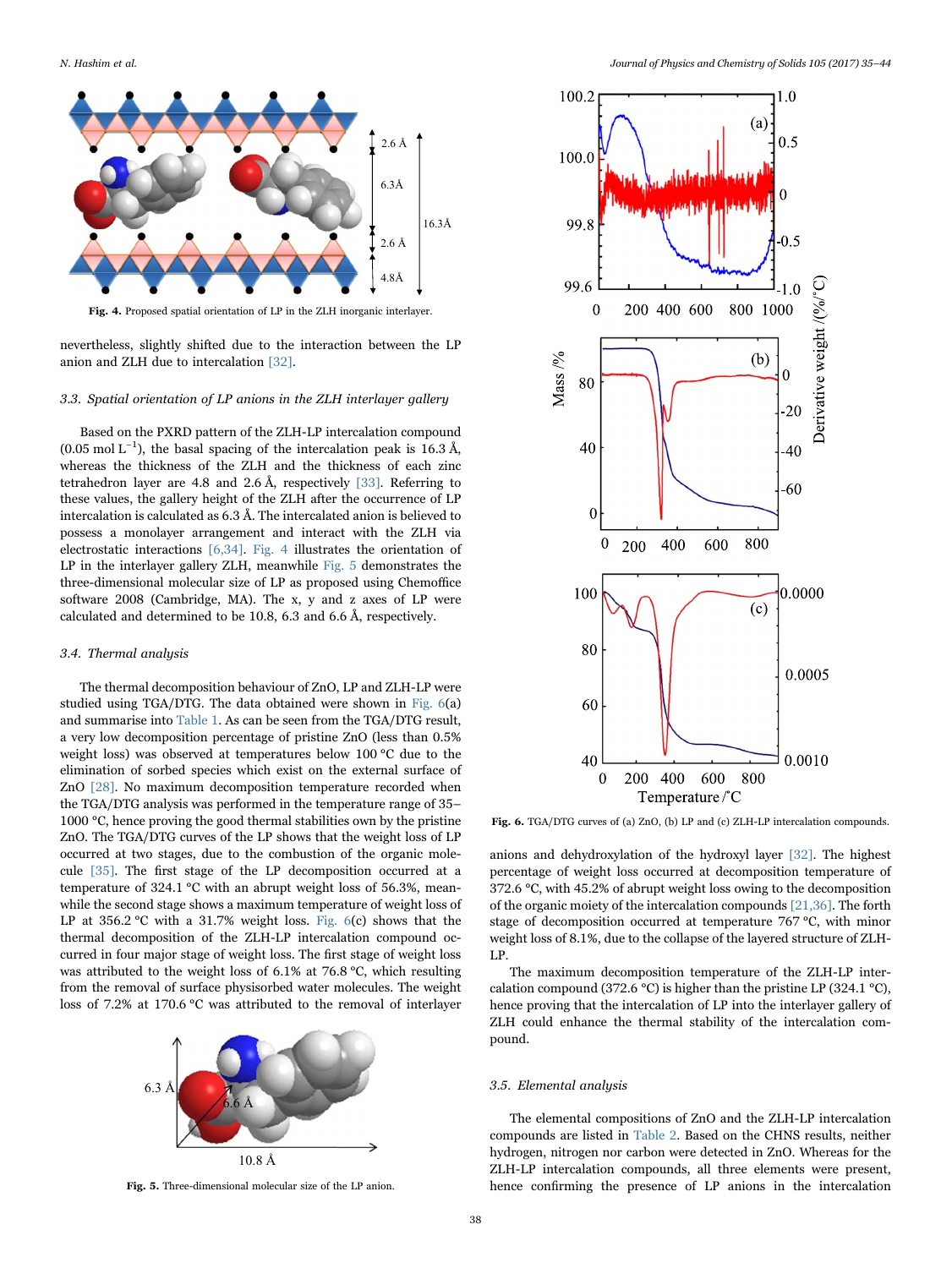<span id="page-4-0"></span>TGA/DTG data for ZnO and ZLH-LP intercalation compound.

|        | Stage 1          |                     | Stage 2         |                     | Stage 3                  |                     | Stage 4                  |                          | Total weight loss (%) |  |
|--------|------------------|---------------------|-----------------|---------------------|--------------------------|---------------------|--------------------------|--------------------------|-----------------------|--|
|        | Weight $loss(%)$ | Temp. $(^{\circ}C)$ | Weight loss (%) | Temp. $(^{\circ}C)$ | Weight loss (%)          | Temp. $(^{\circ}C)$ | Weight $loss(%)$         | Temp. $(^{\circ}C)$      |                       |  |
| ZnO    | ${}_{< 0.5}$     | 52.2                |                 |                     |                          |                     |                          | $\qquad \qquad$          | < 0.5                 |  |
| LP     | 56.3             | 324.1               | 31.7            | 356.2               | $\overline{\phantom{0}}$ |                     | $\overline{\phantom{0}}$ | $\overline{\phantom{0}}$ | 88.0                  |  |
| ZLH-LP | 6.1              | 76.8                | 7.2             | 170.6               | 40.2                     | 336.9               | 8.1                      | 767.0                    | 61.6                  |  |

# <span id="page-4-1"></span>Table 2

Elemental chemical composition of ZLH-LP intercalation compound.

| Sample        |       | Weight percent (%) |      |                | <sup>a</sup> Percentage<br>loading of LP | <b>P</b> Formula                                                                                                            |  |  |
|---------------|-------|--------------------|------|----------------|------------------------------------------|-----------------------------------------------------------------------------------------------------------------------------|--|--|
|               | C     | н                  | N    | Zn             | $(\% w/w)$                               |                                                                                                                             |  |  |
| ZnO<br>ZLH-LP | 41 11 | 4.81               | 5.86 | 81.47<br>53.18 | 62.38                                    | ZnO<br>$\rm Zn^{2+}$ (OH) <sub>1.53</sub><br>$(C_6H_5CH_2CH(NH_2)$<br>$COO^{-}$ ) $_0$ $_{47}$ $\cdot$ 0.73H <sub>2</sub> O |  |  |

Estimated from CHNS analysis.

<sup>b</sup> Estimated from ICP-OES, CHNS and TGA/DTG analysis.

compounds. The percentages of carbon, hydrogen and nitrogen elements determined in the ZLH-LP intercalation compounds are 41.11%, 4.82% and 5.86%, respectively. The percentage loading of LP in ZLH-LP intercalation compounds can be calculated using the CHNS data, which is approximately  $62.38\%$  (w/w). The percentage loading may be influenced by several factors, including the polarity of the guest anions, the surface charge density and unoccupied interlayer space [\[12\]](#page-8-8). The ICP-OES analysis shows that the percentage of Zn in the ZLH-LP is 53.18%, which is lower than the percentage of Zn in the pristine ZnO (81.47%). The presence of carbon, hydrogen and nitrogen in the ZLH-LP change the overall elemental composition of the intercalation compounds, hence lowering the percentage of Zn. Based on the data obtained from the CHNS and ICP-OES analyses, the formula of the ZLH-LP intercalation compound is proposed as  $\text{Zn}^{2+}(\text{OH})_{1.53}(\text{C}_6\text{H}_5\text{CH}_2\text{CH}(\text{NH}_2)\text{COO}^{-})_{0.47}$  0.73H<sub>2</sub>O. So as to support the chemical formula proposed, a comparison between ashes theoretically obtained with the proposed formula and the ashes obtained from the TGA/DTG curve was also executed. The percentage of ash content in ZLH-LP, having 100% of bound water (as calculated based on the proposed formula), is 37.43%, whereas the percentage of ash content for ZLH-LP obtained from the TGA/DTG result is 38.49%. Based on the comparison, it can be seen that the percentage of ash content obtained from both proposed formula and TGA/DTG result are not much differ (1.06%). Hence, it can be concluded that the proposed formula,  $\rm Zn^{2+}(OH)_{1.53}(C_6H_5CH_2CH(NH_2)COO^-)_{0.47'}O.73H_2O,$  is therefore supported by the comparison between ashes theoretically obtained with the proposed formula and the ashes obtained from the TGA/DTG curve.

## 3.6. Surface morphology

The scanning electron micrographs of ZnO and the ZLH-LP intercalation compound are shown in Fig.  $7(a)$  and (b). The surface morphologies of ZnO show very fine particles with non-uniform sizes and shapes of granular structure [\[37\]](#page-8-33). The intercalation of LP into the interlayer gallery of ZLH via the direct reaction method seems to transform the irregular granular structure into a thin, sheet-like structure. Hence, the intercalation of LP was proven to change the surface morphology of the intercalation compound. Similar transformation was also reported in a recent study [\[32\]](#page-8-29). [Fig. 7\(](#page-5-0)c) shows the TEM image of the ZLH-LP intercalation compound. Based on the TEM image, a thin-like structure for the intercalation compound with various lateral sizes can be seen clearly.

3.7. Controlled release study of LP from ZLH-LP intercalation compound

The release profile for the controlled release study of LP from the ZLH-LP intercalation compounds in deionised water, NaCl solution and PBS solution at pH 4.8 and pH 7.4 as the release media are displayed in [Fig. 8](#page-5-1). The values presented are means of three replicates performed for each test and standard deviations are shown as error bars. Due to the anion exchange ability possessed by the ZLH host, the intercalated LP anions can be released and exchanged with the anions present in the release media [\[38\].](#page-8-34) Recent studies have shown that the occurrence of the anion exchange is because of the higher affinity, smaller size and higher charge density own by the phosphate, chloride and hydroxide anions compared to the anions intercalated into the host layered material hydroxide [\[29,39,40\].](#page-8-26)

The results show that the accumulated release of LP from the interlayer gallery of ZLH-LP for all solutions begins rapidly, followed by slower release before saturated release is achieved. The percentage release of ZLH-LP does, however, vary in each solution. For the release of ZLH-LP in PBS solution at pH 4.8, a rapid release is found within 90 min, before reaching equilibrium at 120 min with 84.5% release. For the release of ZLH-LP in deionised water, the accumulated release is around 79.8%, with rapid release occurring until 150 min. Meanwhile, for the release of ZLH-LP in the other two release media, PBS solution at pH 7.4 and NaCl solution, the accumulated release in both solutions were recorded to be 63.8% and 61.8%, respectively.

Based on the release behaviour of LP from the ZLH-LP interlayer in PBS solution, it was obvious that the pH of the release media plays a very significant role in the accumulated release of the LP anion. The release of LP from ZLH-LP interlayer is faster in the PBS solution at pH 4.8 compared to pH 7.4, which may occur due to the different release mechanism [\[41\]](#page-9-0). This is because the ZLH layer is less stabile due to the acidic environment at pH 4.8 [\[5\]](#page-8-18), hence, enabling the release of LP anions from the ZLH-LP interlayer to occur through both the dissolution of the ZLH-LP layer as well as anion exchange (governed by a pseudo second order model, as proven in the next section). Meanwhile, in neutral conditions at pH 7.4, the ZLH-LP intercalation compound is more stable, thus resulting in the ZLH-LP intercalation compound only undergoing a surface diffusion mechanism (governed by the parabolic diffusion model, as proven in the next section). Therefore, this leads to a slower release rate, compared to the release at pH 4.8.

# 3.8. Kinetic study of ZLH-LP intercalation compound

In order to study the release kinetics of the LP anion, the data obtained from the release profile were fitted into several kinetic models, including zeroth order (Eq. [\(4\)](#page-4-2)), first order (Eq. [\(5\)\)](#page-4-3) [\[42\]](#page-9-1), pseudo second order (Eq. [\(6\)\)](#page-4-4) [\[43\],](#page-9-2) parabolic diffusion (Eq. [\(7\)\)](#page-5-2) [\[44\]](#page-9-3) and Fickian diffusion models (Eq. [\(8\)\)](#page-5-3) [\[45\]](#page-9-4). The equations are given as follows:

<span id="page-4-2"></span>
$$
x=t+c \tag{4}
$$

<span id="page-4-3"></span>
$$
-log(1 - M_i/M_f) = t + c \tag{5}
$$

<span id="page-4-4"></span>
$$
t/\ M_i = 1/M_f^2 + t/Mf\tag{6}
$$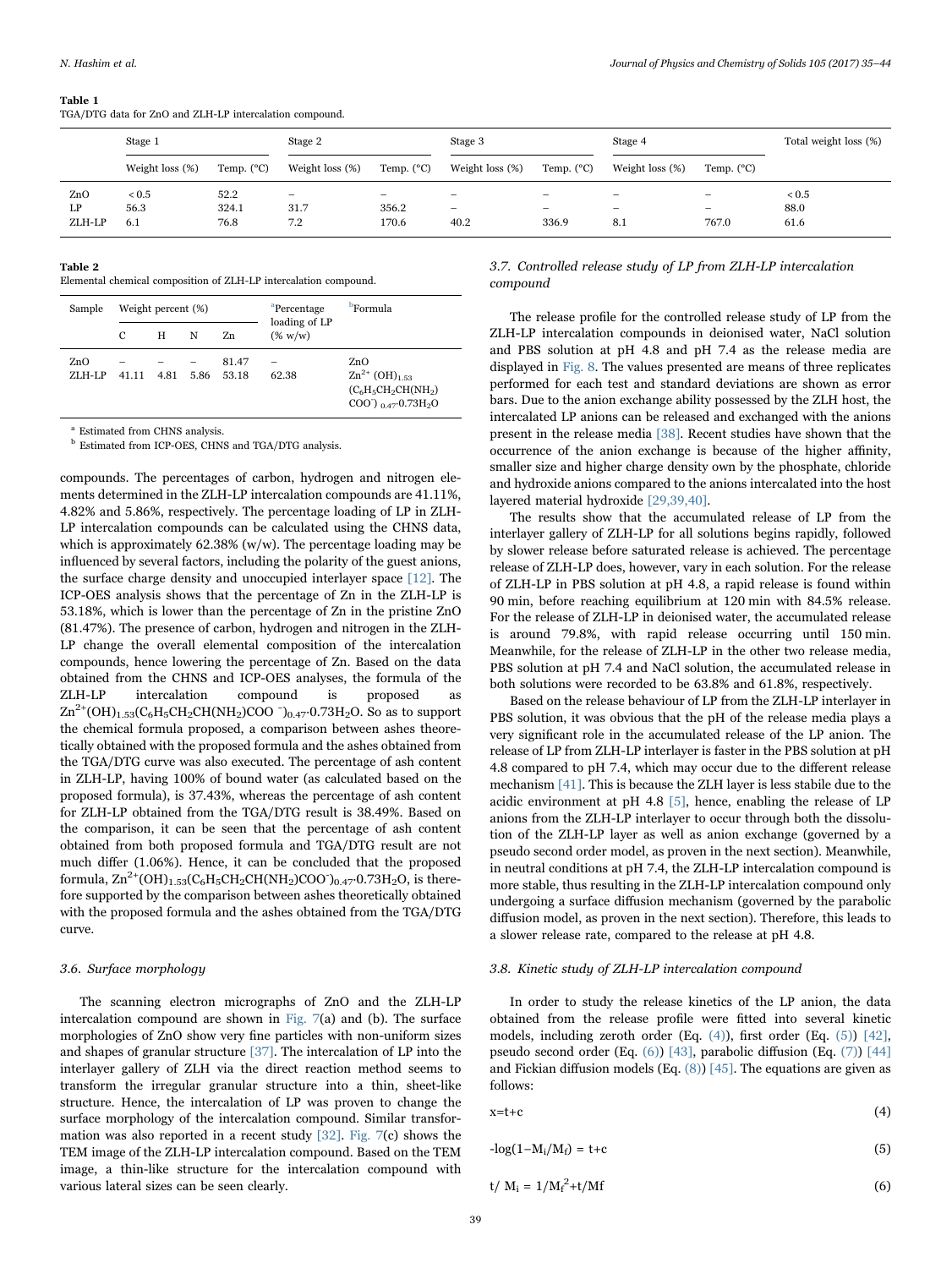<span id="page-5-0"></span>

Fig. 7. (a) SEM images of ZnO, (b) SEM images of ZLH-LP intercalation compound (c) TEM image of ZLH-LP intercalation compound.

<span id="page-5-1"></span>

Fig. 8. Release profiles of LP anion from ZLH-LP intercalation compound into (a) sodium chloride solution, (b) PBS solution at pH 7.4, (c) deionised water and (d) PBS solution at pH 4.8.

<span id="page-5-2"></span>
$$
M_i/M_f = kt^{0.5} + c \tag{7}
$$

<span id="page-5-3"></span>
$$
M_i/M_f = kt^n
$$
 (8)

where x is the percentage release of the intercalated LP anions at time  $t$ , c is a constant,  $M_i$  represents the initial concentration of the LP and  $M_f$ is the final concentration of the LP.

The zeroth, first and pseudo second order models can be used to determine the variable or concentration that affects the dissolution rate of the release, whereas the parabolic diffusion model is applicable in determining the diffusion-controlled release of the intercalated anions into the release media [\[46\]](#page-9-5). The Fickian model, on the other hand, can be applied to determine the rate of the respective release profile, where  $n < 0.43$  (Fickian diffusion) is a slow release,  $0.43 < n < 0.85$  (non-Fickian) is comparable diffusion and relaxation rates and  $n > 0.85$  is a faster release [\[45\]](#page-9-4). The fitting of the LP anion release data to the zeroth order, first order, pseudo second order, parabolic diffusion and Fickian diffusion models into each release media (deionised water, NaCl solution, PBS solution at pH 4.8 and PBS solution at pH 7.4) are shown in [Fig. 9.](#page-6-0) The corresponding rate constant,  $k$ , and regression values,  $r^2$ , obtained from the fitting are summarised in [Table 3.](#page-6-1) The regression values which are closest to 1 were taken as the best fit for the release.

Generally, the release of LP from the ZLH-LP intercalation compound in deionised water and PBS solution at pH 4.8 follow pseudo second order with regression values of 0.945 and 0.991, respectively. This result indicates that the release of LP from the ZLH-LP intercalation compound in both release media occurred via dissolution of the intercalation compound as well as anion exchange between the intercalated LP and the anions present in the release media. This result also corresponds to the result obtained in a recent study [\[47\].](#page-9-6) Meanwhile, for the release of LP in the other two media, NaCl solution and PBS solution at pH 7.4, the regression value obtained for parabolic diffusion model are acceptable and better than those obtained from the other models. The regression values for both NaCl solution and PBS solutions at pH 7.4 are 0.978 and 0.965, respectively. Generally, the parabolic diffusion model describes that the occurrence of the release process is controlled by intra particle diffusion or surface diffusion [\[47\].](#page-9-6) This result indicates that the release of LP from the interlayer gallery of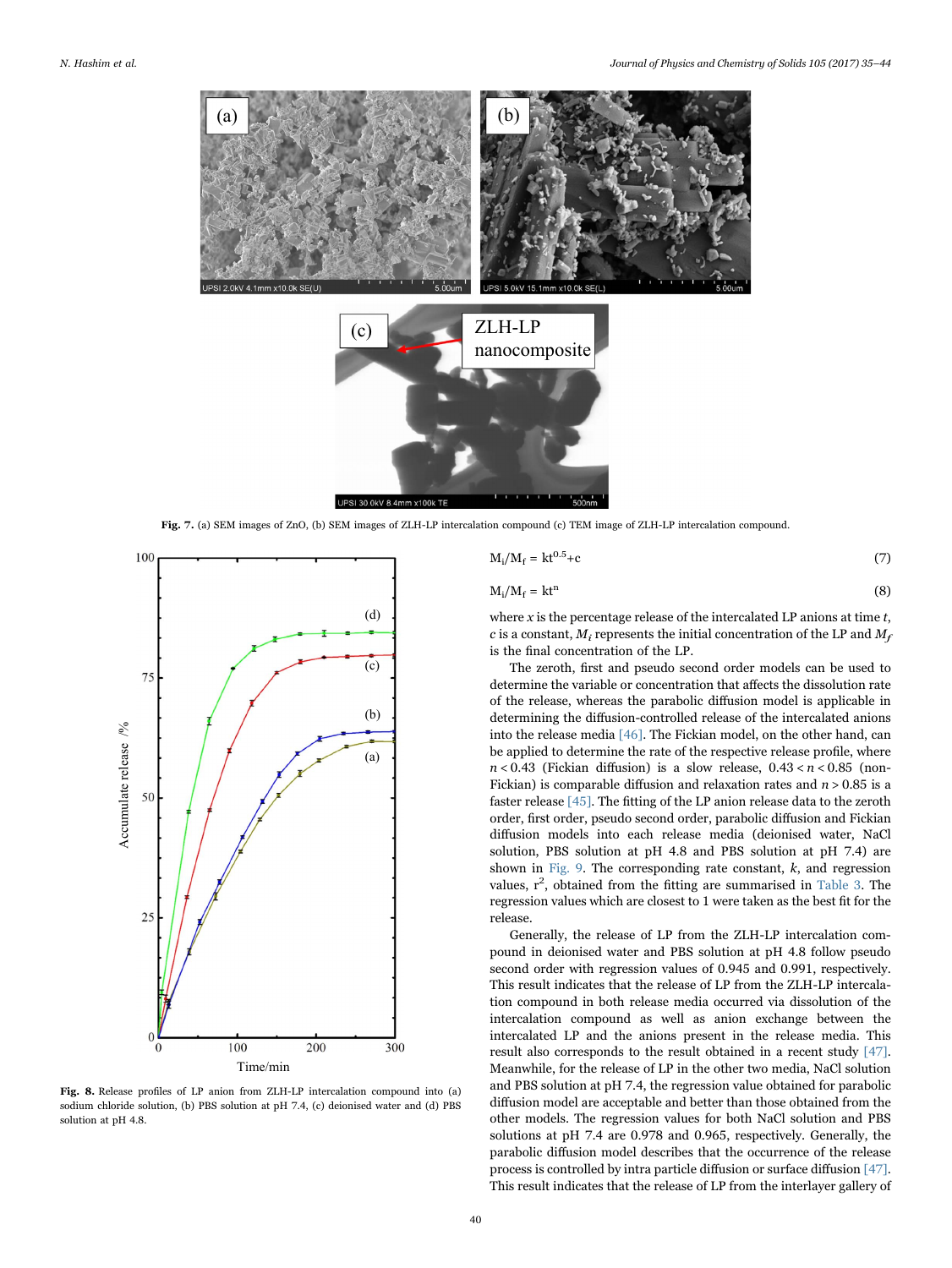<span id="page-6-0"></span>

Fig. 9. Fitting of the LP anion release data to the (a) zeroth, (b) first, (c) pseudo second order, (d) parabolic diffusion and (e) Fickian diffusion models into ( $\bigcap$ ) deionised water, ( $\bigcap$ aqueous sodium chloride solution, ( $\bigvee$ )aqueous PBS solution at pH 4.8 and ( $\bigcirc$ ) aqueous PBS solution at pH 7.4.

## <span id="page-6-1"></span>Table 3

Comparison of rate constants, k, and regression values,  $r^2$ , obtained from the fitting of the release data of LP in deionised water, NaCl solution and PBS solutions at pH 4.8 and pH 7.4.

| Media                                    | Zeroth Order   | First Order    | Parabolic Diffusion                   | Fickian Diffusion |                              | Pseudo Second Order           |                                   |
|------------------------------------------|----------------|----------------|---------------------------------------|-------------------|------------------------------|-------------------------------|-----------------------------------|
|                                          | $r^2$          |                |                                       |                   | $r^2$                        | $k(x10^{-2})$                 | $t_{1/2}$ (min)                   |
| Deionised water<br>PBS solution (pH 4.8) | 0.766<br>0.579 | 0.865<br>0.760 | 0.927<br>0.861                        | 0.924<br>0.903    | 0.945<br>0.991               | 1.61<br>1.72                  | 52.68<br>33.66                    |
| Media                                    | Zeroth Order   | First Order    | Pseudo Second Order<br>$\mathbf{r}^2$ | Fickian Diffusion | Parabolic Diffusion<br>$r^2$ |                               |                                   |
| NaCl solution<br>PBS solution (pH 7.4)   | 0.892<br>0.867 | 0.947<br>0.922 | 0.899<br>0.865                        | 0.977<br>0.964    | 0.978<br>0.965               | $k(x10^{-2})$<br>2.81<br>4.29 | $t_{1/2}$ (min)<br>77.25<br>75.21 |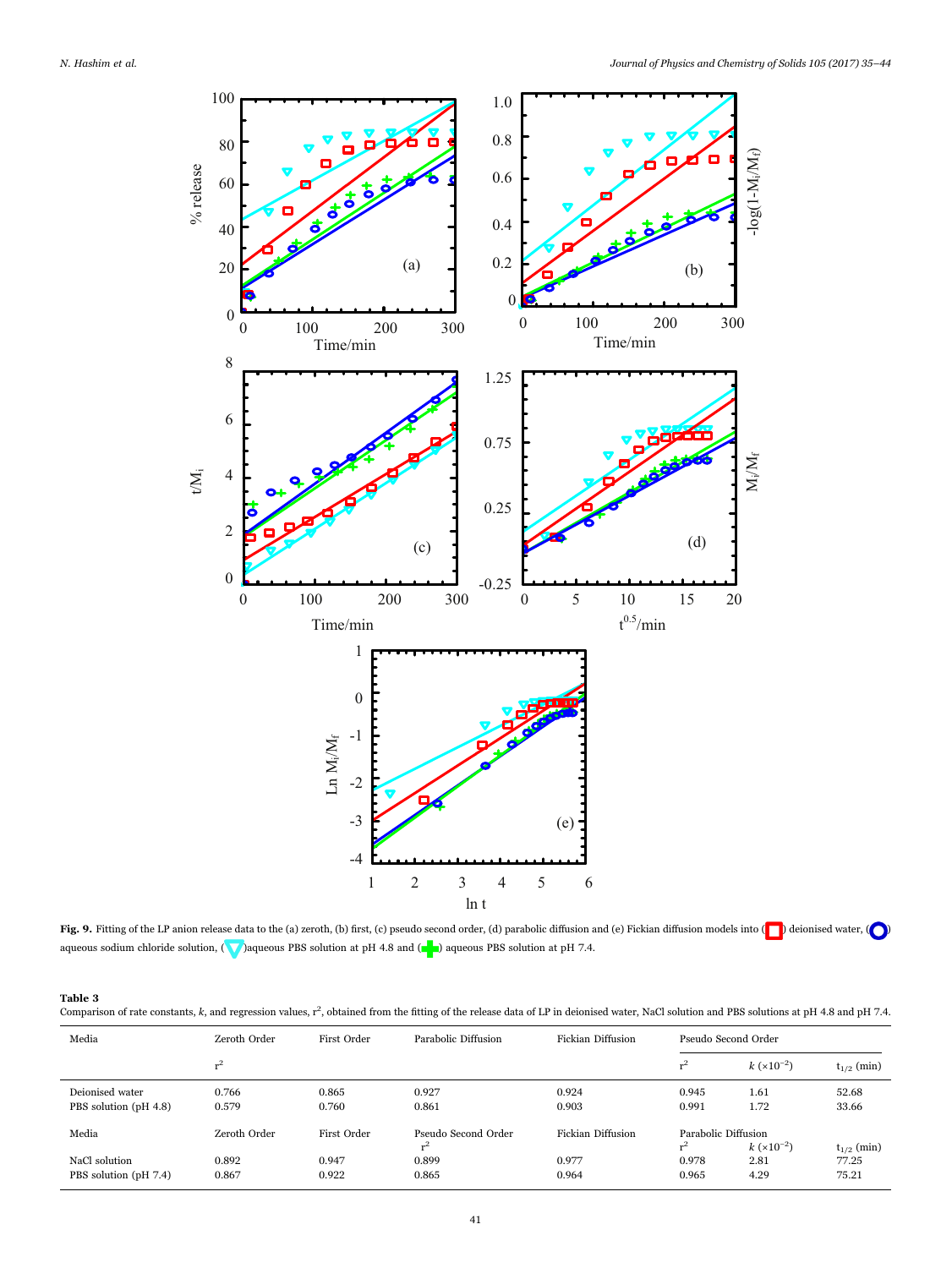ZLH-LP intercalation compounds was governed by intra particle diffusion or surface diffusion via ion exchange, and is the ratedetermining step in the release process.

Based on the fitting, the time taken required for the concentration of the LP to be half of the accumulate release,  $t_{1/2}$ , was calculated ([Table 3](#page-6-1)). The results obtained show that the value of  $t_{1/2}$  increases in the order of PBS solution at pH4.8 < deionised water < PBS solution at  $pH7.4 <$  NaCl solution. Higher  $t_{1/2}$  values signify slower release behaviour possessed by the ZLP-LP in the particular release media. The release behaviour of the ion exchange process between the intercalated anions and the incoming anions in the release media is commonly influenced by the charge, charge density and hydrogen bonding own by each anions [\[48\]](#page-9-7). Even though the order of preference of anion during ion exchange process is  $Cl^- < OH^- < HPO_4^2$ , the result obtained shows that the release of LP in PBS solution at pH 7.4 is slower compared to the release in the deionised media. This is due to the composition of the PBS solution used in the study are dominantly composed of Cl<sup>-</sup> (98.75%) with a very small portion of  $H_2PO_4^-$  and  $H_2PO_4^{2-}$  (1.24%). The very small portion of  $H_2PO_4^-$  and  $H_2PO_4^2$  present in the media during the release makes the presence of these phosphate anions less significant, compared to Cl<sup>-</sup>. Hence, this results in the occurrence of slower release of LP in the PBS solutions, compared to deionised water. The results obtained in this study indicate that ZLH can be used to host a model anion guest, LP, for its controlled release properties.

#### 3.9. PXRD studies of the recovered sample

So as to obtain some insight on the ion exchange phenomena of ZLH-LP in each release media, the sample remains after the ZLH-LP release study was recovered and PXRD analysis was then performed towards the samples. Based on the PXRD pattern of the recovered samples ([Fig. 10\)](#page-7-0), a reduction of interlayer basal spacing can be observed after the release experiment of ZLH-LP. In each PXRD pattern, the peaks of intercalated LP (16.3 Å) were diminished, and new peaks with smaller interlayer basal spacing, 9.2 Å and 7.8 Å appeared, which representing  $NO<sub>3</sub>^-$  (in PBS at pH 4.8) and Cl<sup>-</sup> (in PBS at pH 7.4 and NaCl solution), respectively [\[49\]](#page-9-8). The reduction of the interlayer basal spacing of the PXRD pattern is, therefore, indicates the occurrence of ion exchange process between the ZLH-LP and the ions present in the release media. The PXRD pattern of the recovered sample (9.2 Å for  $NO_3^-$  and 7.8 Å for Cl<sup>-</sup>) is in agreement with ZLH-NO3 (JCPDS No. 01-072-0627[\)\[34\]](#page-8-35) and ZLH-Cl ((JCPDS 01-077- 2311)[\[50\]](#page-9-9).

According to the release profile provided earlier, around 62% and 80% of ZLH-LP has been released in the PBS solution at pH 4.8 and pH 7.4, respectively. Hence, supposedly there were remaining LP still intercalated in the interlayer gallery of ZLH. The LP peak, however, was barely seen in the PXRD pattern of recovered sample released in both PBS at pH 4.8 and pH 7.4. This is due to the remaining 38% and 20% of LP inside the interlayer could not provide a significant presence of LP in the interlayer gallery of ZLH. Therefore, the higher percentage of  $NO<sub>3</sub>$ <sup>-</sup> and Cl<sup>-</sup> in the recovered sample will make it more dominant than LP as the interlayer anion. The PXRD pattern of the recovered sample also revealed that even though a similar PBS solution were used in the release study of ZLH-LP in PBS solution at pH 4.8 and PBS solution at pH 7.4, the presence of NO<sub>3</sub><sup>-</sup>, (originating from nitric acid added during pH alteration) lead to the selection of different anion during the anion exchange process.

#### 3.10. FTIR studies of the recovered sample

FTIR spectra of the recovered samples from the release media were shown in [Fig. 11](#page-8-36). As can be seen from the FTIR spectra, certain peaks were disappeared and other peaks were emerging at the end of the release experiment. The changes observed from the FTIR spectra indicates that certain functional group found in the ZLH-LP nanocom-

<span id="page-7-0"></span>

Fig. 10. The PXRD pattern of (a) ZLH-LP intercalation compound and recovered samples from (b) PBS solution at pH 7.4, (c) PBS solution at pH 4.8, (d) deionised water and (e) NaCl solution.

posite were no longer exist in the recovered sample, and were replaced with a new functional group that were resulting from the ion exchange between ZLH-LP nanocomposite and anion present in the release media.

In the FTIR spectra of recovered samples from PBS solution at pH 7.4, a strong peak appeared at 1018 cm<sup>-1</sup>, which is associated with the Cl- vibration. Even though there are other anions present in the PBS solution, the dominance of Cl<sup>-</sup> ions (98.75%) have resulted in the occurrence of ion exchange between Cl- ions and the LP ions via intra particle diffusion or surface diffusion (parabolic diffusion model). Similar peak was also observed in the FTIR spectra of the sample recovered from the release in the NaCl, which emerged at  $1022 \text{ cm}^{-1}$ . The peak appeared in the FTIR spectra of recovered samples from PBS solution at pH 7.4 and NaCl solution are parallel to their PXRD pattern (7.8 Å), which represents the presence of  $Cl[51]$ . The FTIR spectra of recovered samples from PBS solution at pH 4.8 reveal strong peak around 1374 cm−<sup>1</sup> attributed to the antisymmetric stretching mode ν3 of nitrate anion [\[52\]](#page-9-11). For the recovered samples from the deionised water, the pattern of the FTIR spectra is basically similar with the FTIR spectra of the ZLH-LP nanocomposite, except with lower intensity [\[53\].](#page-9-12)

All of the FTIR spectra of the recovered samples consist of a peak in the range of  $1600-1670$  cm<sup>-1</sup>, which resembles the interlayer water molecule in the ZLH-LP intercalation compound. These peaks, however, appeared with lower intensity due to the ion occurrence of ion exchange with the ions in the release media. The existence of these peaks indicates that the recovered sample contains the LP moiety and the nanocomposite phase still remained in the interlayer of the recovered samples [\[53\].](#page-9-12)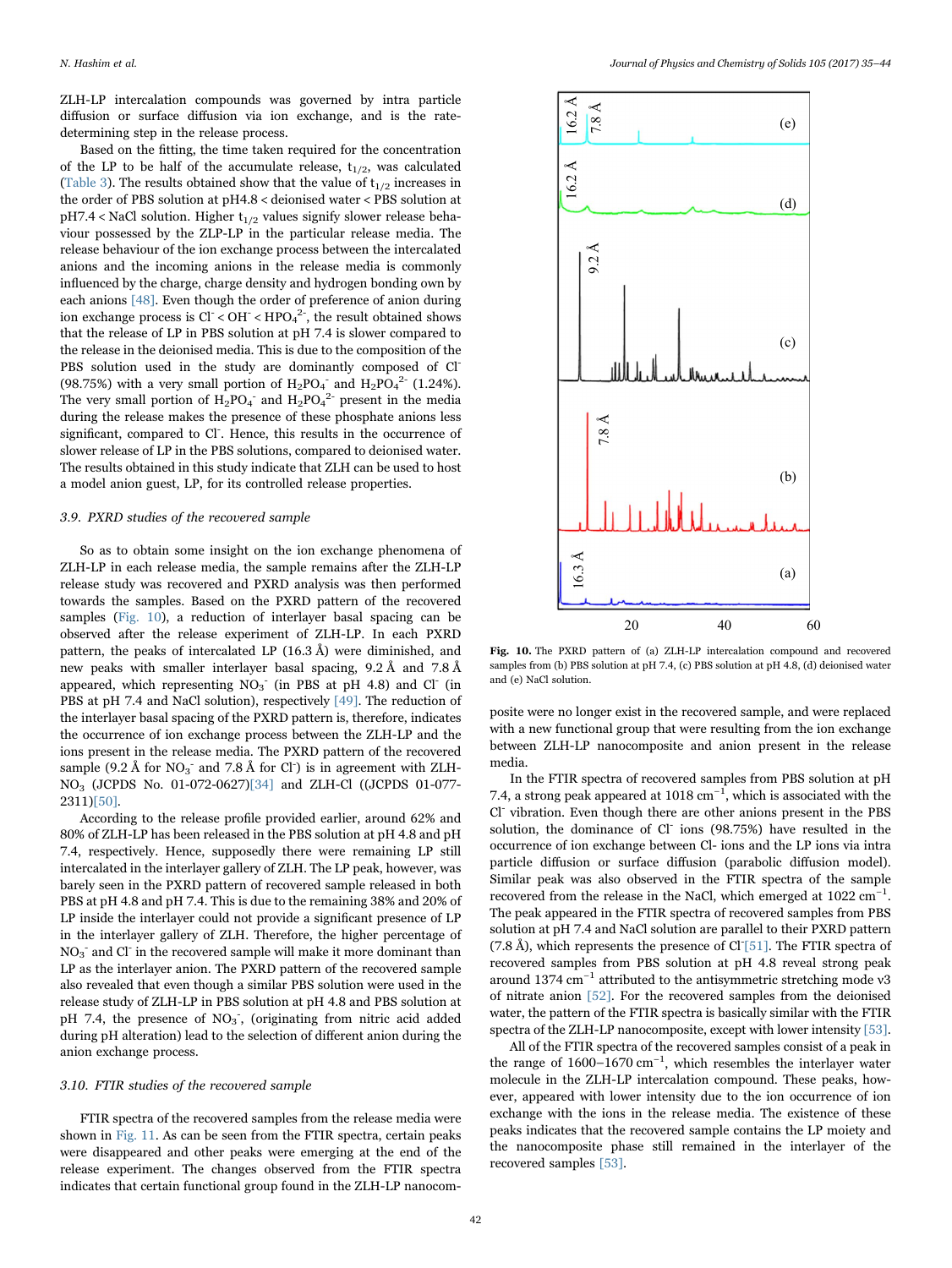<span id="page-8-36"></span>

Fig. 11. The FTIR spectra of (a) ZLH-LP intercalation compound and recovered samples from (b) PBS solution at pH 7.4, (c) PBS solution at pH 4.8, (d) deionised water and (e) NaCl solution.

# 4. Conclusion

The intercalation of LP anions has been successfully achieved via a direct reaction method using ZnO as a precursor. The intercalation of LP into the interlayer gallery of ZLH was proven by the appearance of a new peak at a lower angle of  $2\theta$  with the basal spacing of 15.9–16.3 Å. The success of the intercalation process was supported by FTIR and elemental analysis. The percentages of the accumulated release of LP from the ZLH-LP intercalation compound is studied in four different release media, PBS solution at pH 4.8 and pH 7.4, deionised water, and NaCl solution, and were determined to be 84.5%, 63.8%, 79.8% and 61.8%, respectively. Based on the controlled release profile, the release behaviour of LP from its intercalation compound in all release media was determined. It was observed that the release of LP from the ZLH-LP intercalation compound in deionised water and PBS solution at pH 4.8 followed pseudo second order, meanwhile, the release of LP from the ZLH-LP intercalation compound in NaCl solution and PBS solution at pH 7.4 were governed by a parabolic diffusion model. The PXRD and FTIR studies performed on the recovered sample provide some understanding on the ion exchange phenomena of ZLH-LP in each release media. Due to the anion exchange ability possessed by the ZLH host, the intercalated LP anions can be released and exchanged with the anions present in the release media. Based on this result, it can be suggested that the novel synthesised ZLH-LP intercalation compound has potential to be used as a new generation material for controlled drug release.

#### Conflict of interest

None declared.

#### Acknowledgements

The author wishes to thank UPSI for support during this research. This work was supported by the Ministry of Education Malaysia under FRGS Grant No. 2014-0031-101-02.

### References

- <span id="page-8-0"></span>[1] [F.M. Fernandes, H. Baradari, C. Sanchez, Appl. Clay Sci. 100 \(2014\) 2](http://refhub.elsevier.com/S0022-3697(16)30761-2/sbref1)–21.
- <span id="page-8-1"></span>[2] [K. Zhang, J. Wang, X. Lu, L. Li, Y. Tang, Z. Jia, Z. Jia, J. Phys. Chem. C 113 \(2008\)](http://refhub.elsevier.com/S0022-3697(16)30761-2/sbref2) 142–[147.](http://refhub.elsevier.com/S0022-3697(16)30761-2/sbref2)
- <span id="page-8-2"></span>[3] [M.Z. Hussein, N.S.S.A. Rahman, S.H. Sarijo, Z. Zainal, Int. J. Mol. Sci. 13 \(2011\)](http://refhub.elsevier.com/S0022-3697(16)30761-2/sbref3) 7328–[7342.](http://refhub.elsevier.com/S0022-3697(16)30761-2/sbref3)
- [4] [T. Ishikawa, K. Matsumoto, K. Kandori, T. Nakayama, J. Solid State Chem. 179](http://refhub.elsevier.com/S0022-3697(16)30761-2/sbref4) [\(2006\) 1110](http://refhub.elsevier.com/S0022-3697(16)30761-2/sbref4)–1118.
- <span id="page-8-18"></span>[5] [B. Saifullah, M.Z. Hussein, S.H. Hussein-Al-Ali, P. Arulselvan, S. Fakurazi, Chem.](http://refhub.elsevier.com/S0022-3697(16)30761-2/sbref5) [Cent. J. 7 \(2013\) 72.](http://refhub.elsevier.com/S0022-3697(16)30761-2/sbref5) [6] [S.M.N. Mohsin, M.Z. Hussein, S.H. Sarijo, S. Fakurazi, P. Arulselvan, T.-Y.Y. Hin,](http://refhub.elsevier.com/S0022-3697(16)30761-2/sbref6)
- <span id="page-8-31"></span><span id="page-8-5"></span>[Chem. Cent. J. 7 \(2013\) 26.](http://refhub.elsevier.com/S0022-3697(16)30761-2/sbref6) [7] [L.L. Xing, B. Yuan, S.X. Hu, Y.D. Zhang, Y. Lu, Z.H. Mai, M. Li, J. Phys. Chem. C](http://refhub.elsevier.com/S0022-3697(16)30761-2/sbref7)
- [112 \(2008\) 3800](http://refhub.elsevier.com/S0022-3697(16)30761-2/sbref7)–3804. [8] J. Demel, J. Pleštil, P. Bezdič[ka, P. Janda, M. Klementová, K. Lang, J. Colloid](http://refhub.elsevier.com/S0022-3697(16)30761-2/sbref8)
- <span id="page-8-3"></span>[Interface Sci. 360 \(2011\) 532](http://refhub.elsevier.com/S0022-3697(16)30761-2/sbref8)–539.
- <span id="page-8-4"></span>[9] [A. Zimmermann, S. Jaerger, S.F. Zawadzki, F. Wypych, J. Polym. Res. 20 \(2013\)](http://refhub.elsevier.com/S0022-3697(16)30761-2/sbref9) 1–[11.](http://refhub.elsevier.com/S0022-3697(16)30761-2/sbref9)
- <span id="page-8-6"></span>[10] [S. Jaerger, A. Zimmermann, S.F. Zawadzki, F. Wypych, S. C. Amico, Polim. 24](http://refhub.elsevier.com/S0022-3697(16)30761-2/sbref10) [\(2014\) 683](http://refhub.elsevier.com/S0022-3697(16)30761-2/sbref10)–688.
- <span id="page-8-7"></span>[11] [H. Nabipour, M.H. Sadr, N. Thomas, J. Exp. Nanosci. 10 \(2015\) 1269](http://refhub.elsevier.com/S0022-3697(16)30761-2/sbref11)–1284.
- <span id="page-8-8"></span>[12] [J. Liu, X. Zhang, Y. Zhang, ACS Appl. Mater. Interfaces 7 \(2015\) 11180](http://refhub.elsevier.com/S0022-3697(16)30761-2/sbref12)–11188.
- <span id="page-8-9"></span>[13] [C. Liang, Y. Shimizu, M. Masuda, T. Sasaki, N. Koshizaki, Chem. Mater. 16 \(2004\)](http://refhub.elsevier.com/S0022-3697(16)30761-2/sbref13) 963–[965.](http://refhub.elsevier.com/S0022-3697(16)30761-2/sbref13)
- <span id="page-8-10"></span>[14] [M.Z. Hussein, S.H. Al Ali, Z. Zainal, M.N. Hakim, Int. J. Nanomed. 6 \(2011\)](http://refhub.elsevier.com/S0022-3697(16)30761-2/sbref14) 1373–[1383.](http://refhub.elsevier.com/S0022-3697(16)30761-2/sbref14)
- <span id="page-8-11"></span>[15] [A.C.T. Cursino, J.E.F.C. Gardolinski, F. Wypych, J. Colloid Interface Sci. 347](http://refhub.elsevier.com/S0022-3697(16)30761-2/sbref15) [\(2010\) 49](http://refhub.elsevier.com/S0022-3697(16)30761-2/sbref15)–55.
- <span id="page-8-12"></span>[16] D.M. Reinoso, D.E. Damiani, G.M. Tonetto, , 2014., pp. 1803–1812.
- <span id="page-8-13"></span>[17] [N.I. Wardani, I.M. Isa, N. Hashim, S.A. Ghani, Sens. Actuators, B Chem. 198](http://refhub.elsevier.com/S0022-3697(16)30761-2/sbref16) [\(2014\) 243](http://refhub.elsevier.com/S0022-3697(16)30761-2/sbref16)–248.
- <span id="page-8-14"></span>[18] [U. Faiz, T. Butt, L. Satti, W. Hussain, F. Hanif, J. Ayub Med. Coll. Abbottabad. 23](http://refhub.elsevier.com/S0022-3697(16)30761-2/sbref17) [\(2011\) 18](http://refhub.elsevier.com/S0022-3697(16)30761-2/sbref17)–21.
- <span id="page-8-15"></span>[19] N. [Hashim, Z. Muda, S.A. Hamid, I. Isa, A. Kamari, A. Mohamed, Z. Hussein,](http://refhub.elsevier.com/S0022-3697(16)30761-2/sbref18) [S.A. Ghani, J. Phys. Chem. Sci. 1 \(2014\) 1](http://refhub.elsevier.com/S0022-3697(16)30761-2/sbref18)–6.
- <span id="page-8-16"></span>[20] [H. Nabipour, M.H. Sadr, J. Porous Mater. 22 \(2015\) 447](http://refhub.elsevier.com/S0022-3697(16)30761-2/sbref19)–454.
- <span id="page-8-17"></span>[21] [A.F. Abdul Latip, M.Z. Hussein, J. Stanslas, C.C. Wong, R. Adnan, Chem. Cent. J. 7](http://refhub.elsevier.com/S0022-3697(16)30761-2/sbref20) [\(2013\) 119.](http://refhub.elsevier.com/S0022-3697(16)30761-2/sbref20)
- <span id="page-8-19"></span>[22] [J.H. Yang, Y.S. Han, M. Park, T. Park, S.J. Hwang, J.H. Choy, Chem. Mater. 19](http://refhub.elsevier.com/S0022-3697(16)30761-2/sbref21) [\(2007\) 2679](http://refhub.elsevier.com/S0022-3697(16)30761-2/sbref21)–2685.
- <span id="page-8-20"></span>[23] [A. Kura, M. Hussein, S. Fakurazi, P. Arulselvan, Chem. Cent. J. 8 \(2014\) 47.](http://refhub.elsevier.com/S0022-3697(16)30761-2/sbref22)
- <span id="page-8-21"></span>[24] [R. Fredricks, Healing and Wholeness: Complementary and Alternative Therapies](http://refhub.elsevier.com/S0022-3697(16)30761-2/sbref23) [for Mental Health, Author, House, Indiana, 2008.](http://refhub.elsevier.com/S0022-3697(16)30761-2/sbref23)
- <span id="page-8-22"></span>[25] [A. Antony Muthu Prabhu, G.S. Suresh Kumar, M. Fatiha, S. Sorimuthu, M.](http://refhub.elsevier.com/S0022-3697(16)30761-2/sbref24) [Sundar Raj, J. Mol. Struct. 1079 \(2015\) 370](http://refhub.elsevier.com/S0022-3697(16)30761-2/sbref24)–382.
- <span id="page-8-23"></span>[26] [H.W. Tietze, Papaya the Medicine Tree, Third ed., Harald Tietze Publishing, New](http://refhub.elsevier.com/S0022-3697(16)30761-2/sbref25) [South Wales, 2003.](http://refhub.elsevier.com/S0022-3697(16)30761-2/sbref25)
- <span id="page-8-24"></span>[27] M. Soledad, S. Román, M.J. Holgado, , 2015, pp. 52–62.
- <span id="page-8-25"></span>[28] [A.M. Bashi, M.Z. Hussein, Z. Zainal, D. Tichit, J. Solid State Chem. 203 \(2013\)](http://refhub.elsevier.com/S0022-3697(16)30761-2/sbref26) 19–[24.](http://refhub.elsevier.com/S0022-3697(16)30761-2/sbref26)
- <span id="page-8-26"></span>[29] A.M. Bashi, M.Z. Hussein, Z. Zainal, M. Rahmani, D. Tichit, Arab. J. Chem. (2012). [http://dx.doi.org/10.1016/j.arabjc.2012.03.015.](http://dx.doi.org/10.1016/j.arabjc.2012.03.015)
- <span id="page-8-27"></span>[30] [G.B. Deacon, R.J. Phillips \(Eds.\), Coord. Chem. Rev. 33 \(1980\) 227](http://refhub.elsevier.com/S0022-3697(16)30761-2/sbref28)–250.
- <span id="page-8-29"></span><span id="page-8-28"></span>[31] [M. Nara, M. Tanokura, Biochem. Biophys. Res. Commun. 369 \(2008\) 225](http://refhub.elsevier.com/S0022-3697(16)30761-2/sbref29)–239. [32] [M.Z. Hussein, N.F. Nazarudin, S.H. Sarijo, M.A. Yarmo, J. Nanomater 2012 \(2012\)](http://refhub.elsevier.com/S0022-3697(16)30761-2/sbref30)
- $1 10$ .
- <span id="page-8-30"></span>[33] [R. Marangoni, L.P. Ramos, F. Wypych, J. Colloid Interface Sci. 330 \(2009\)](http://refhub.elsevier.com/S0022-3697(16)30761-2/sbref31) 303–[309.](http://refhub.elsevier.com/S0022-3697(16)30761-2/sbref31)
- <span id="page-8-35"></span>[34] [J. Demel, P. Kubát, I. Jirka, P. Ková](http://refhub.elsevier.com/S0022-3697(16)30761-2/sbref32)ř, M. Pospíšil, K. Lang, J. Phys. Chem. C 114 [\(2010\) 16321](http://refhub.elsevier.com/S0022-3697(16)30761-2/sbref32)–16328. [35] Á. Fudala Á, I. Pálinkó, I. Kiricsi, Inorg. Chem. 38 (1999) 4653–4658 〈[http://www.](http://www.ncbi.nlm.nih.gov/pubmed/11671187)
- <span id="page-8-32"></span>[ncbi.nlm.nih.gov/pubmed/11671187](http://www.ncbi.nlm.nih.gov/pubmed/11671187)〉. [36] [S.H.H. Al Ali, M. Al-Qubaisi, M.Z. Hussein, Z. Zainal, M.N. Hakim, Int. J.](http://refhub.elsevier.com/S0022-3697(16)30761-2/sbref34)
- [Nanomed. 6 \(2011\) 3099](http://refhub.elsevier.com/S0022-3697(16)30761-2/sbref34)–3111. [37] [M.Z. Hussein, N. Hashim, A.H. Yahaya, Z. Zainal, Solid State Sci. 12 \(2010\)](http://refhub.elsevier.com/S0022-3697(16)30761-2/sbref35)
- <span id="page-8-33"></span>770–[775.](http://refhub.elsevier.com/S0022-3697(16)30761-2/sbref35)
- <span id="page-8-34"></span>[38] N. [Hashim, M.Z. Hussein, I.M. Isa, A. Kamari, A. Mohamed, J. Sains Dan. Mat. 4](http://refhub.elsevier.com/S0022-3697(16)30761-2/sbref36) [\(2012\) 22](http://refhub.elsevier.com/S0022-3697(16)30761-2/sbref36)–36.
- [39] [S.H. Sarijo, S.A.I.S.M. Ghazali, M.Z. Hussein, N.J. Sidek, J. Nanopart. Res. 15](http://refhub.elsevier.com/S0022-3697(16)30761-2/sbref37)  $(2013)$  1–9.
- [40] [M.Z. Hussein, N. Hashim, A. Yahaya, Z. Zainal, Sains Malays. 40 \(2011\) 887](http://refhub.elsevier.com/S0022-3697(16)30761-2/sbref38)–896.